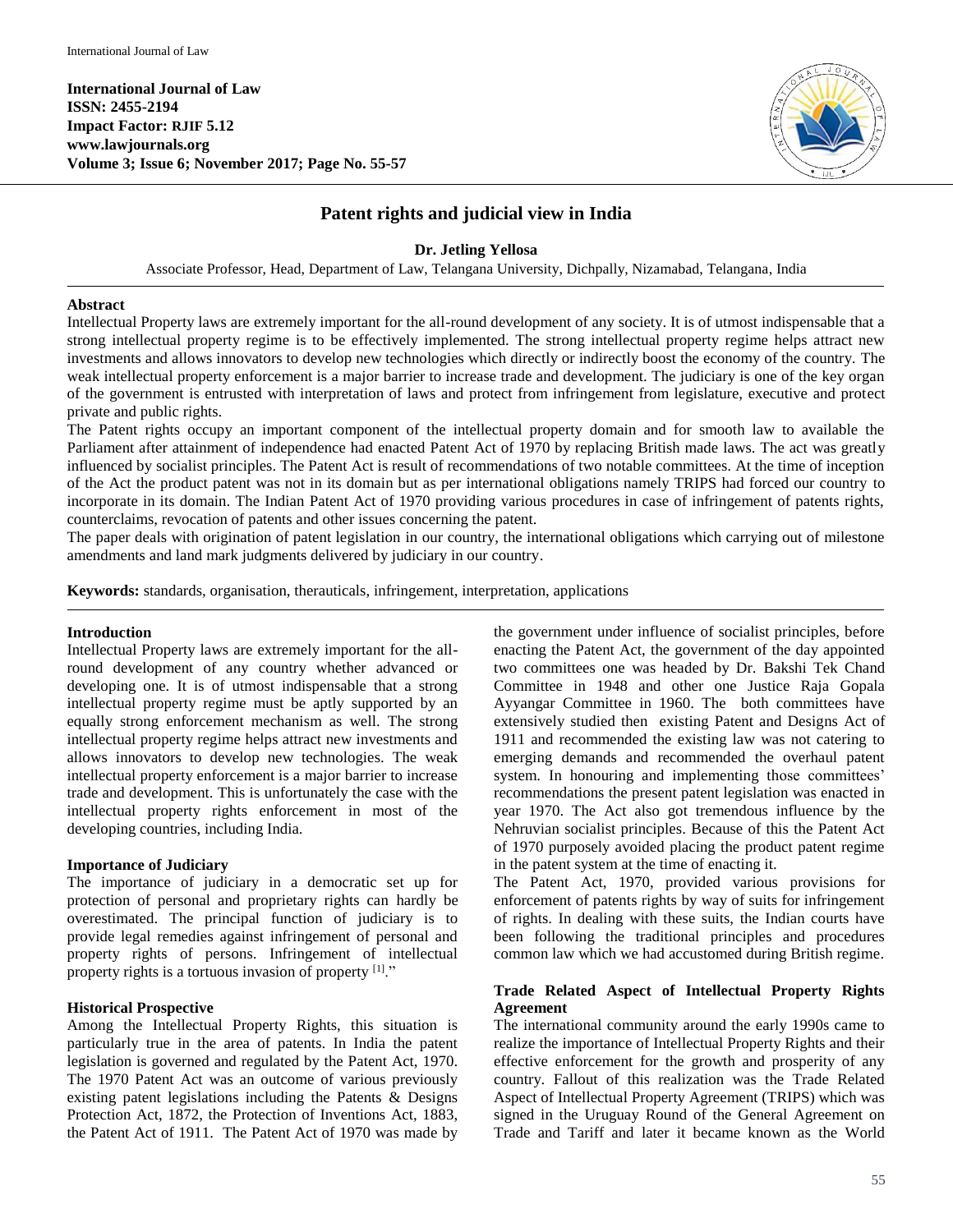Trade Organisaton which came into force from 1st January 1995. The Trade Related Aspects of Intellectual Property Rights Agreement strives to achieve more effective patent enforcement measures in its member countries. India with other developing countries like China and Brazil had initially strongly opposed putting the intellectual property regime in per view of the General Agreement and Trade and Tariff (GATT), but due to pressures from western powers these countries have succumbed and signed the document keeping aside of socialistic sphere of patent regime.

These international obligations have been castigated upon us and to meet these we have forced to amend the Patent Law of 1970 three times in quick succession by bringing major clauses to existing law including identifying the product patent regime in our system. In addition to these we have enacted new enactments like Geographical Indications Act 2002 in our domain. .

## **Relevant Provisions of Patent Act of 1970**

The Indian Patent Act of 1970 providing various procedures in case of infringement of patents, counterclaims, revocation of patents and other issues concerning the patent. The suits for a declaration as to non-infringement is incorporated in Section 105 of the Patents Act, for any relief in cases of groundless threats of infringement proceedings are in Section 106, for infringement of a patent matters have been there in Section 107 and 108 of the Patent Act and as per Section 104 the suits relating to patents have to be instituted in a District Court having jurisdiction. However, if there is a counter claim for revocation of patent, the suit and the counter claim shall be transferred to the High Court for decision. As per Section 106 of the Act, the District court is empowered to issue injunction against violation of patent rights, award damages, and also pass injunctions (subject to such terms as the court thinks fit) and, at the option of the plaintiff either damages or an account of profits as mentioned Section 108 of the Act. It is pertinent to note that all appeals lies to the High Court against the decision, order or direction of the Controller as provided by Section 116(2) of the Patent Act.

## **Statutory interpretation and treaties**

In interpreting a statute, the courts in India would, so far as its language permits, construe it so as not to be inconsistent with the comity of nations or the established rules of International law. If the terms of the legislation are not clear and are reasonably capable of more than one meaning, the international agreements or conventions on the points become relevant, for, there is a prima facie presumption that Parliament does not intend to act in breach of International law, including therein specific treaty obligations; and if one of the meanings which can reasonably be ascribed to the legislation is consonant with the treaty obligations and the other is not, the meaning which is consonant is to be preferred is stated in Kubic Dariusz v. Union of India<sup>[2]</sup>. Where an international agreement is incorporated in an Indian Statute, the statute should be construed with a view to attaining uniformity in the different jurisdictions in which the agreement operates. This would ordinarily be the approach of Courts in India while dealing with the matters relating to intellectual property rights which is warranted by the

constitutional directive to the State to foster respect for International law and treaty obligations as mentioned Article 51 of the Constitution of India.

Much of the patent litigation in our country deals with the process of inventions, meaning of novelty and utility, the infringement of patents, grant of injunctions, counter claims, the revocation of patents and the assignment of patents etc. The Indian Law is not subscribed to awarding criminal punishments in case of infringement of patent rights as those are available to other intellectual rights like copy rights and trademarks.

## **Landmark cases**

In our country in quick succession carried out amendments to the Patent Act of 1970 in 1998, 2002 and 2005 in compliance with international obligations which are came out in form of Trade Related Aspect of Intellectual Property Rights. After 2005 when real effects of Trade Related Aspects of Intellectual Property regime started in our country one important case come out in form of Novartis AG represented by it's Power of Attorney Ranjna Mehta Dutt v. Union of India (UOI) and through the Secretary, Department of Industry, Ministry of Industry and Commerce and Others<sup>[3]</sup>, before the High Court of Madras,

The brief facts of the case is as follows, the world third largest pharmaceutical company and the number two global manufacturing of generics M/s. Novarties has filed a petition in the Tamil Nadu High Court for granting of patent for the life-saving medicine 'Glivec', when the Joint Controller of Patent and Designs has denied granting of patent to it. The drug is most useful to patients affected by rare cancers such as Philadelphia chromosome positive chronic myeloid leukemia (C.M.C) and gastro intestinal stromal tumors (G.I.S.T). The Novarties claims that the drug is patented in forty countries in the world over including China. The application for patent is denied to it in 2006 by the Controller of Patents. The petitioner believes that Glivec is an important innovation and that Indian Patent Law does not comply with international patent standard as Indian agreed when it joined the World Trade Organisation. In this case the petitioner is challenging the Section 3 (d) of the Indian Patent Act 1970 that does not permit to patent innovative medicines with therapeutically referent safety advantages. The judgment in above case was delivered by the divisional bench consisting of R. Balasubramaniam and Prabha Sridevan J.J. The divisional bench of Madras High Court set a side contention of the petitioner stating that Section 3 (d) of the Act within the ambit of the Constitution.

It is submitted that the judgment of the Madras High Court in the *Novartis* case is in the right direction. Patent law is emerging in India and the Indian courts have followed a strict interpretation of an Indian statute which involves compliance with an international agreement. In history, every monopoly power has been abused and patent monopoly is not an exception. The interests of cancer patients are more important than monopoly rights. The Court held that the Patent Controller's decision to reject the claim is fully justified on the following grounds: (i) Novartis had not satisfied the prerequisites for patenting, *viz*., novelty, inventive step and nonobviousness. (ii) There is prior publication of the invention